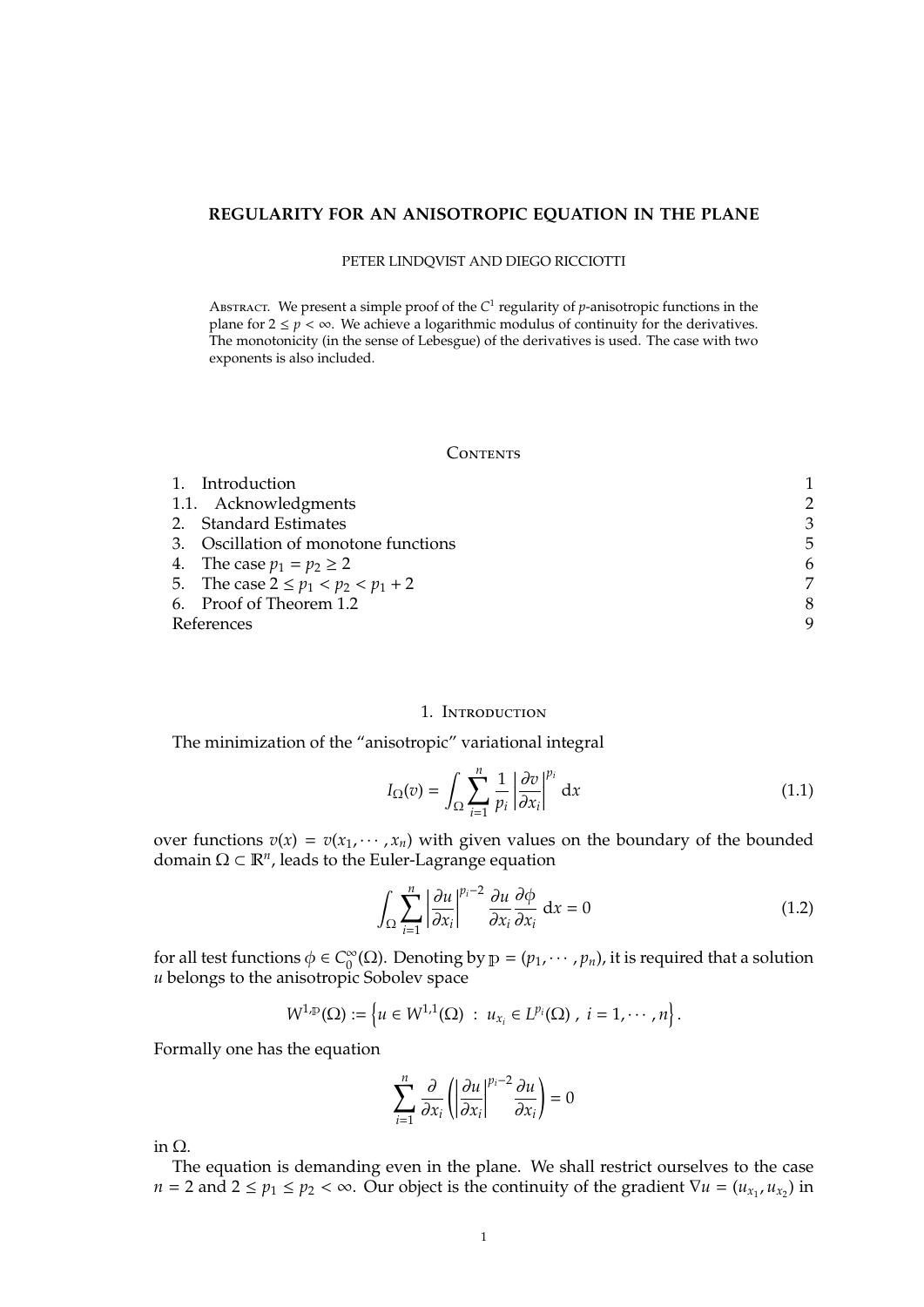the plane. The recent work [1] of P. Bousquet and L. Brasco is devoted to the "orthotropic equation", as they call it,

$$
\frac{\partial}{\partial x_1} \left( \left| \frac{\partial u}{\partial x_1} \right|^{p-2} \frac{\partial u}{\partial x_1} \right) + \frac{\partial}{\partial x_2} \left( \left| \frac{\partial u}{\partial x_2} \right|^{p-2} \frac{\partial u}{\partial x_2} \right) = 0 \tag{1.3}
$$

in Ω, with only one exponent  $1 < p < ∞$ . They proved that *u* ∈  $C$ <sup>1</sup><sub>loc</sub>(Ω). Our first result is a very simple proof of the continuity of the gradient.

**Theorem 1.1.** Let  $p \ge 2$  and suppose that  $u \in W^{1,p}(\Omega)$  is a solution of (1.3) in  $\Omega$ . Then  $\nabla u$ is continuous and

$$
\underset{B_r}{\operatorname{osc}}\left(\nabla u\right) \leq A \left(\frac{1}{R^2 \log\left(\frac{R}{r}\right)} \iint_{B_{2R}} |\nabla u|^p \, \mathrm{d}x_1 \mathrm{d}x_2\right)^{\frac{1}{p}}
$$

where  $A = A(p)$  and  $B_r$ ,  $B_R$  are concentric balls  $B_r \subset B_R \subset B_{2R} \subset \subset \Omega$ .

The advantage of our proof is, besides its simplicity, that a modulus of continuity of the size

$$
\left(\log\left(\frac{1}{r}\right)\right)^{-\frac{1}{p}}
$$

is provided. The main ingredient is an elementary inequality used by Lebesgue in 1907, valid for functions that are monotone (in the sense of Lebesgue). We exploit the fact that the partial derivative  $u_{x_i}$  obeys the maximum and minimum principle, a key property observed in [1] Lemma 2.6 .

Second, we consider the equation

$$
\frac{\partial}{\partial x_1} \left( \left| \frac{\partial u}{\partial x_1} \right|^{p_1 - 2} \frac{\partial u}{\partial x_1} \right) + \frac{\partial}{\partial x_2} \left( \left| \frac{\partial u}{\partial x_2} \right|^{p_2 - 2} \frac{\partial u}{\partial x_2} \right) = 0 \tag{1.4}
$$

in Ω, under the restriction  $2 ≤ p_1 < p_2$ .

**Theorem 1.2.** Let  $p = (p_1, p_2)$  with  $2 \le p_1 < p_2$  and assume that  $u \in W^{1,p}(\Omega)$ . If  $u = u(x_1, x_2)$ is a solution of equation (1.2), then the gradient ∇*u* is continuous and

$$
\underset{B_r}{\operatorname{osc}}\ (u_{x_i}) \le A \left( \frac{1}{R^2 \log(R/r)} \iint_{B_{2R}} (|\nabla u|^{p_1} + |\nabla u|^{p_2}) \, dx_1 dx_2 \right)^{\frac{1}{p_i}},\tag{1.5}
$$

where  $A = A(p_1, p_2)$  and  $B_r$ ,  $B_R$  are concentric balls  $B_r \subset B_R \subset B_{2R} \subset \Omega$ . The integral converges.

Here we encounter an extra difficulty. Naturally  $u_{x_1} \in L^{p_1}(\Omega)$ ,  $u_{x_2} \in L^{p_2}(\Omega)$ , and, consequently,  $u_{x_2} \in L^{p_1}(\Omega)$ , but one cannot assume  $u_{x_1} \in L^{p_2}(\Omega)$ . Indeed, the term  $|v_{x_1}|^{p_2}$  is not present in the variational integral (1.1). This difficulty is discussed in [6]. Under the restriction  $p_2 < p_1 + 2$ , this problem is settled in Proposition 5.1 below, the proof of which is a direct adaptation of the method in [4]. By a recent result in [3], the solution of (1.2) is locally Lipschitz continuous ( $n = 2$ ,  $2 \le p_1 \le p_2$ ), see Theorem 1.4 and Remark 1.5 there. By Rademacher's Theorem the gradient belongs to  $L^{\infty}_{loc}(\Omega)$ . Thus the integral in the right hand side is convergent also for  $p_2 \geq p_1 + 2$ . Nonetheless, we have included a sketch of the proof based on the iteration in [4], since the extra assumption leads to a considerable simplification. Furthermore, this approach seems to allow a generalization to the vector valued case.

1.1. **Acknowledgments.** We thank Lorenzo Brasco for a discussion about [3]. P.L. was partially supported by the Norwegian Research Council. He wants to thank the University of Pittsburgh for its hospitality.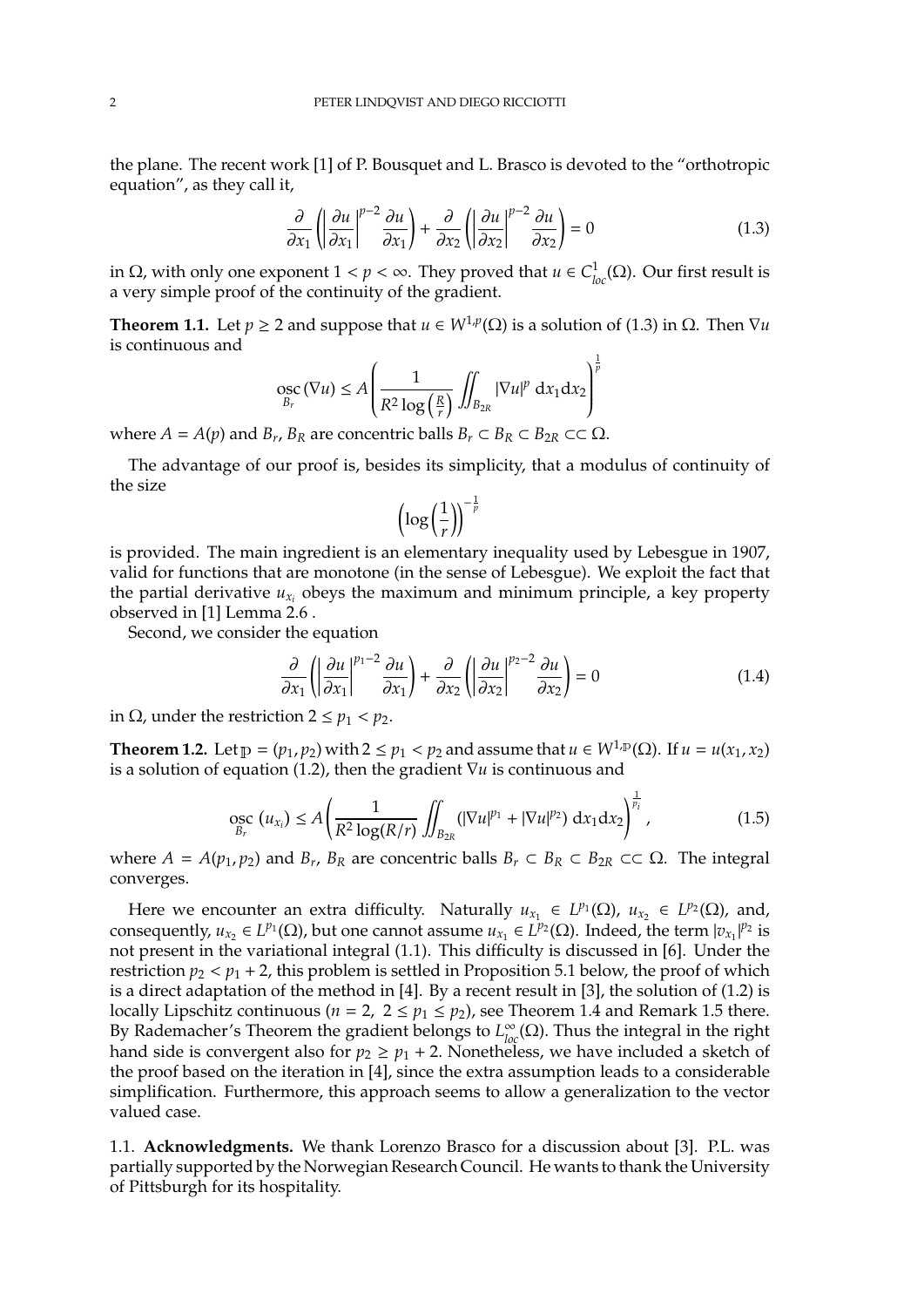## 2. Standard Estimates

**Notation.** We use standard notation.  $B_r = B_r(a)$  denotes the ball  $\{x \in \mathbb{R}^2 : |x - a| < r\}$ and when several balls like *B<sup>r</sup>* , *B<sup>R</sup>* appear in the same formula they are assumed to be concentric. Usually,  $\sum_i$  means  $\sum_{i=1}^2$ , although the formulas in this section are valid also in *n* dimensions. A variable subscript in a function denotes a derivative with respect to that variable, e.g.  $v_{x_i} = \frac{\partial v}{\partial x_i}$  $\frac{\partial v}{\partial x_i}$  and  $v_{x_ix_j} = \frac{\partial^2 v}{\partial x_i \partial y}$  $\frac{\partial^2 v}{\partial x_i \partial x_j}$ .

**Regularization.** We shall regularize the equation so that at least second continuous derivatives are available. The variational integral

$$
I_{\Omega}^{\epsilon}(v) = \sum_{i} \iint_{\Omega} \left( \frac{|v_{x_i}|^{p_i}}{p_i} + \epsilon (p_i - 2) \frac{v_{x_i}^2}{2} \right) dx_1 dx_2 \quad \epsilon > 0,
$$

has Euler-Lagrange equation

$$
\sum_{i} \iint_{\Omega} \left( |u_{x_i}|^{p_i - 2} u_{x_i} + \epsilon (p_i - 1) u_{x_i} \right) \phi_{x_i} dx_1 dx_2 = 0 \tag{2.1}
$$

valid for all  $\phi \in C_0^{\infty}$  $_0^{\infty}(\Omega)$ . Let  $u^{\epsilon} \in W^{1,p}(\Omega)$  denote a solution. By elliptic regularity theory,  $u^{\epsilon}$  is smooth.

**Estimates.** Below  $\xi \in C_0^{\infty}$  $0<sup>0</sup>(\Omega)$  is a test function,  $0 \le \xi \le 1$ . Recall that  $p_1 \le p_2$ .

**Lemma 2.1.** Let  $u^{\epsilon}$  be a solution of (2.1). We have

$$
\sum_{i} \iint_{\Omega} \xi^{p_2} |u_{x_i}^{\epsilon}|^{p_i} dx_1 dx_2 \le a \sum_{i} \iint_{\Omega} \xi^{p_2 - p_i} |\xi_{x_i}|^{p_i} |u^{\epsilon}|^{p_i} dx_1 dx_2
$$

$$
+ \epsilon(p_2 - 1)p_2^2 \iint_{\Omega} \xi^{p_2 - 2} |\nabla \xi|^2 |u^{\epsilon}|^2 dx_1 dx_2,
$$

where  $a = a(p_1, p_2)$ .

*Proof.* Use the test function  $\phi = \xi^{p_2} u^{\epsilon}$  in (2.1).

**Lemma 2.2.** Let  $u^{\epsilon}$  be a solution of (2.1). For  $v = 1$ , 2 we have

$$
\sum_{i} \iint_{\Omega} (p_i - 1) \xi^2 |u_{x_i}^{\epsilon}|^{p_i - 2} (u_{x_i x_v}^{\epsilon})^2 dx_1 dx_2 \le 4 \sum_{i} \iint_{\Omega} (p_i - 1) \xi_{x_i}^2 |u_{x_i}^{\epsilon}|^{p_i - 2} (u_{x_v}^{\epsilon})^2 dx_1 dx_2
$$

$$
+ 4\epsilon (p_2 - 1) \iint_{\Omega} |\nabla \xi|^2 (u_{x_v}^{\epsilon})^2 dx_1 dx_2.
$$

*Proof.* We can use the derivative  $\phi_{x_v}$  in place of  $\phi$  as a test function in (2.1). An integration by parts with respect to  $x_v$  yields the differentiated equation

$$
\sum_{i} \iint_{\Omega} (p_i - 1) (|u_{x_i}^{\epsilon}|^{p_i - 2} + \epsilon) u_{x_i x_v}^{\epsilon} \phi_{x_i} dx_1 dx_2 = 0.
$$
 (2.2)

Now use the test function

$$
\phi = \xi^2 u_{x_v}^{\epsilon}
$$
  

$$
\phi_{x_i} = \xi^2 u_{x_i x_v}^{\epsilon} + 2\xi \xi_{x_i} u_{x_v}^{\epsilon}
$$

and Young's inequality.

П

M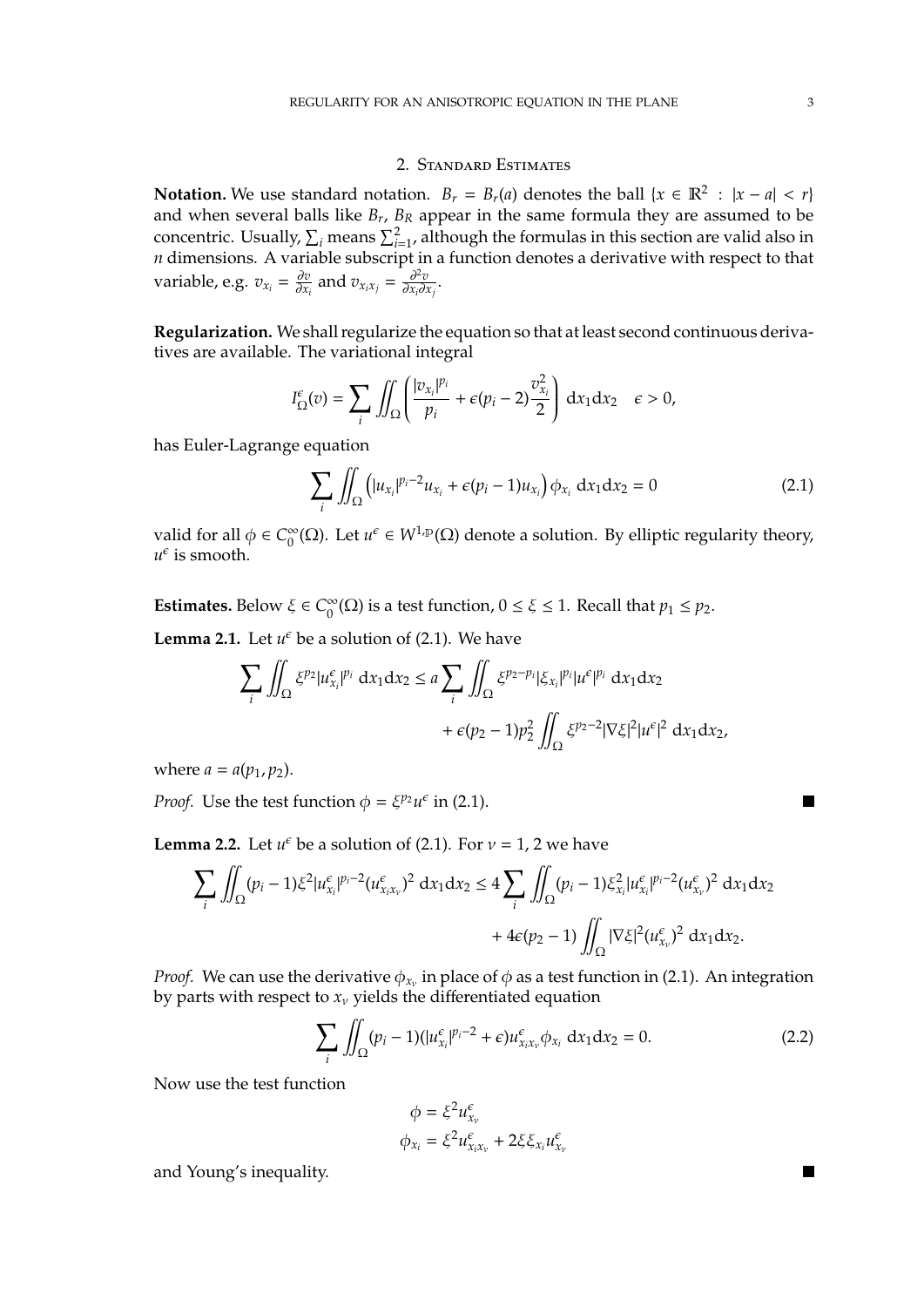**Remark 2.3.** The quantity  $|u_{x_2}^{\epsilon}|^{p_2-2}(u_{x_1}^{\epsilon})^2$  has unfavourable exponents. A bound independent of  $\epsilon$  is not immediate for the term

$$
\iint_{\Omega} \xi_{x_2}^2 |u_{x_2}^{\epsilon}|^{p_2-2} (u_{x_1}^{\epsilon})^2 dx_1 dx_2.
$$

**Corollary 2.4.** Let  $u^{\epsilon}$  be a solution of (2.1). We have

$$
\sum_{i} \iint_{\Omega} \xi^{2} \left| \nabla \left( |u_{x_{i}}^{\epsilon}|^{\frac{p_{i}-2}{2}} u_{x_{i}}^{\epsilon} \right) \right|^{2} dx_{1} dx_{2} \leq C \left( \sum_{i} \iint_{\Omega} |\nabla \xi|^{2} |u_{x_{i}}^{\epsilon}|^{p_{i}-2} |\nabla u^{\epsilon}|^{2} dx_{1} dx_{2} \right) + \epsilon \iint_{\Omega} |\nabla \xi|^{2} |\nabla u^{\epsilon}|^{2} dx_{1} dx_{2} \right)
$$

where  $C = C(p_1, p_2)$ .

*Proof.* Use

$$
\left|\frac{\partial}{\partial x_{\nu}}\left(|u_{x_i}^{\epsilon}|^{\frac{p_i-2}{2}}u_{x_i}^{\epsilon}\right)\right|^2=\left(\frac{p_i}{2}\right)^2|u_{x_i}^{\epsilon}|^{p_i-2}(u_{x_ix_{\nu}}^{\epsilon})^2
$$

and sum over ν.

**Convergence.**  $u^{\epsilon} \longrightarrow u$ .

Let  $u \in W^{1,p}(\Omega)$  be a solution of equation (1.2). Here we take  $B_R \subset\subset \Omega$  and let  $u^{\epsilon}$  be the solution of (2.1) with boundary values *u* on  $\partial B_R$ . Subtract the weak equations (1.2) and (2.1) and use the test function  $\phi = u^{\epsilon} - u$ . After some arrangements

$$
\sum_{i} \iint_{B_R} (|u_{x_i}^{\epsilon}|^{p_i-2} u_{x_i}^{\epsilon} - |u_{x_i}|^{p_i-2} u_{x_i}) (u_{x_i}^{\epsilon} - u_{x_i}) dx_1 dx_2 \n+ \sum_{i} \epsilon(p_i - 1) \iint_{B_R} (u_{x_i}^{\epsilon} - u_{x_i})^2 dx_1 dx_2 \n= \sum_{i} \epsilon(p_i - 1) \iint_{B_R} u_{x_i} (u_{x_i}^{\epsilon} - u_{x_i}) dx_1 dx_2 \n\leq \frac{\epsilon}{2} \sum_{i} (p_i - 1) \iint_{B_R} u_{x_i}^2 dx_1 dx_2 + \frac{\epsilon}{2} \sum_{i} (p_i - 1) \iint_{B_R} (u_{x_i}^{\epsilon} - u_{x_i})^2 dx_1 dx_2
$$

and the last term can be absorbed into the left-hand side. The inequality

$$
2^{2-p}|b-a|^p \le (|b|^{p-2}b - |a|^{p-2}a)(b-a)
$$
\n(2.3)

 $\blacksquare$ 

yields

$$
\sum_{i} 2^{2-p_i} \iint_{B_R} |u_{x_i}^{\epsilon} - u_{x_i}|^{p_i} dx_1 dx_2 \leq \frac{\epsilon}{2}(p_2 - 1) \iint_{B_R} |\nabla u|^2 dx_1 dx_2.
$$

The next Lemma follows from this.

**Lemma 2.5.** Assume  $u \in W^{1,p}(\Omega)$  solves equation (1.2) and let  $u^{\epsilon}$  be the solution of (2.1) in  $B_R$  with boundary values *u* on ∂ $B_R$ . Then

$$
u^{\epsilon} \longrightarrow u
$$
 uniformly in  $B_R$   
 $u^{\epsilon}_{x_i} \longrightarrow u_{x_i}$  in  $L^{p_i}(B_R)$ 

as  $\epsilon \to 0$ .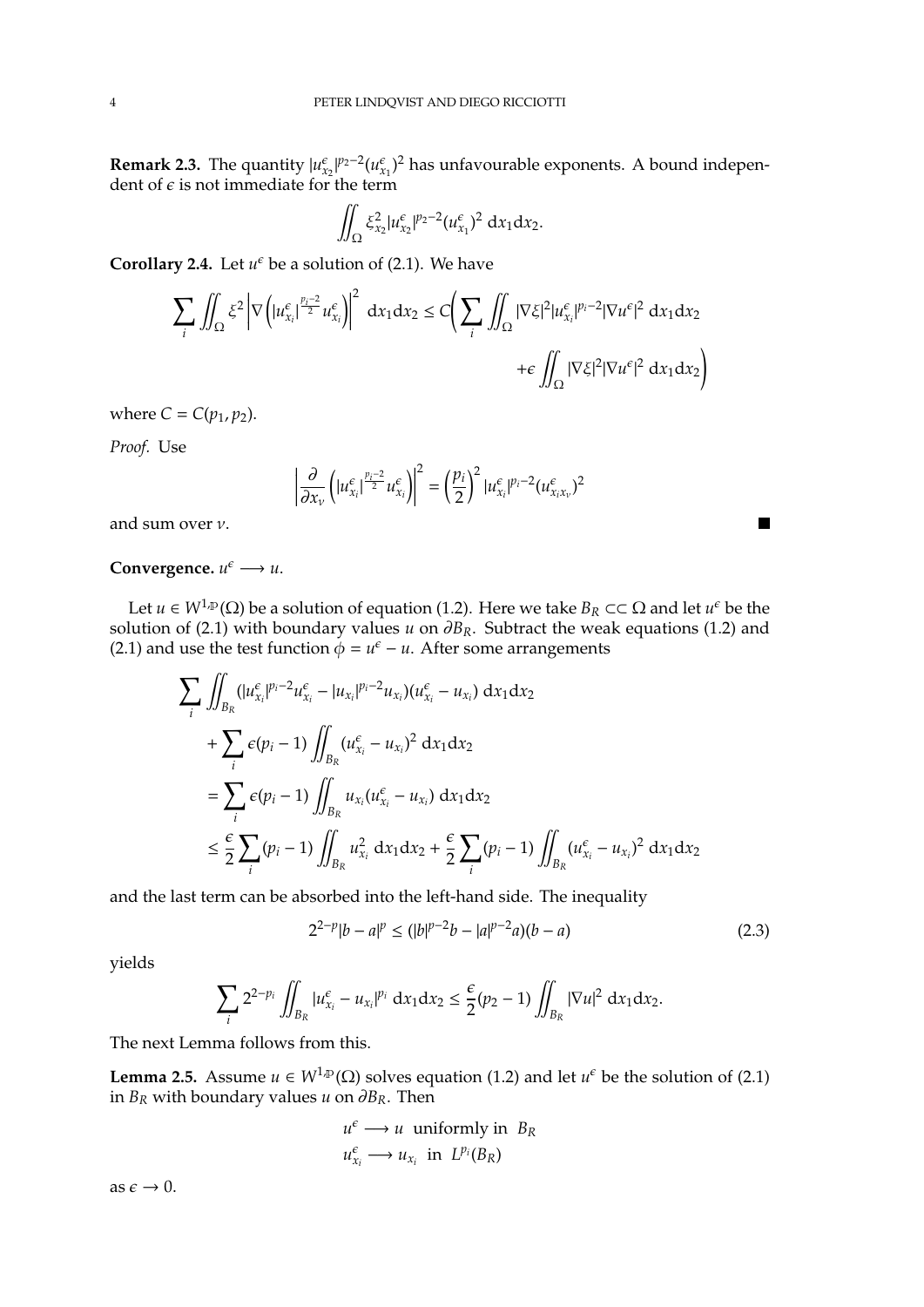*Proof.* It remains to establish the convergence of the functions. If  $p_1 > 2$  it follows from Morrey's inequality in the plane that

$$
u^{\epsilon} \longrightarrow u
$$
 uniformly in  $B_R$ .

The case  $p_1 = 2$  follows from Lemma 3.1 below, since the maximum/minimum principle obviously is valid for  $u^{\epsilon}$ .

## 3. Oscillation of monotone functions

A continuous function  $v : \Omega \longrightarrow \mathbb{R}$  is monotone (in the sense of Lebesgue) if

$$
\max_{\overline{D}} v = \max_{\partial D} v \quad \text{and} \quad \min_{\overline{D}} v = \min_{\partial D} v
$$

for all subdomains  $D \subset\subset \Omega$ . For the next Lemma it us enough that

$$
\operatorname*{osc}_{B_r} v = \operatorname*{osc}_{\partial B_r} v
$$

holds for circles. Monotone functions are discussed in [7].

**Lemma 3.1** (Lebesgue). Let  $\Omega \subset \mathbb{R}^2$ . If  $v \in W_{loc}^{1,2}(\Omega) \cap C(\Omega)$  is monotone, then

$$
(\underset{B_{r_1}}{\mathrm{osc}}\,v)^2 \log\left(\frac{r_2}{r_1}\right) \le \pi \iint_{B_{r_2}} |\nabla v|^2 \, \mathrm{d}x_1 \mathrm{d}x_2 \tag{3.1}
$$

holds for all concentric disks  $B_{r_1} \subset B_{r_2} \subset \Omega$ .

*Proof.* As on page 388 of [5] an integration in polar coordinates yields

$$
v(r, \theta_2) - v(r, \theta_1) = \int_{\theta_1}^{\theta_2} \frac{\partial v(r, \theta)}{\partial \theta} d\theta
$$

for a smooth function *v*. It is enough to integrate over a half circle and use the Cauchy-Schwartz inequality to obtain

$$
(\operatorname*{osc}_{\partial B_r} v)^2 \leq \pi \int_0^{2\pi} \left| \frac{\partial v}{\partial \theta} \right|^2 d\theta.
$$

Since

$$
|\nabla v|^2 = \left(\frac{\partial v}{\partial r}\right)^2 + \frac{1}{r^2} \left(\frac{\partial v}{\partial \theta}\right)^2 \ge \frac{1}{r^2} \left(\frac{\partial v}{\partial \theta}\right)^2
$$

we have

$$
\frac{1}{r}(\operatorname*{osc}_{\partial B_r}v)^2\leq \pi\int_0^{2\pi}|\nabla v|^2r\,\mathrm{d}\theta
$$

integrated over a circle of radius *r*. By the monotonicity

$$
\operatorname*{osc}_{\partial B_r} v = \operatorname*{osc}_{B_r} v \ge \operatorname*{osc}_{B_{r_1}} v
$$

when  $r \ge r_1$ . An integration with respect to *r* yields (3.1). The Lemma follows by approximation.

We shall apply the oscillation Lemma to the functions

$$
|u_{x_i}^{\epsilon}|^{\frac{p_i-2}{2}}u_{x_i}^{\epsilon}
$$

.

To this end, we prove that  $u_{x_i}^{\epsilon}$  is monotone. This is credited to [1].

**Proposition 3.2.** Let  $u^{\epsilon}$  denote a solution of equation (2.1). Then

$$
\min_{\partial B_r} u_{x_\nu}^\epsilon \leq u_{x_\nu}^\epsilon(x) \leq \max_{\partial B_r} u_{x_\nu}^\epsilon
$$

when  $x \in B_r$ ,  $B_r \subset\subset \Omega$ , and  $v = 1$ , 2.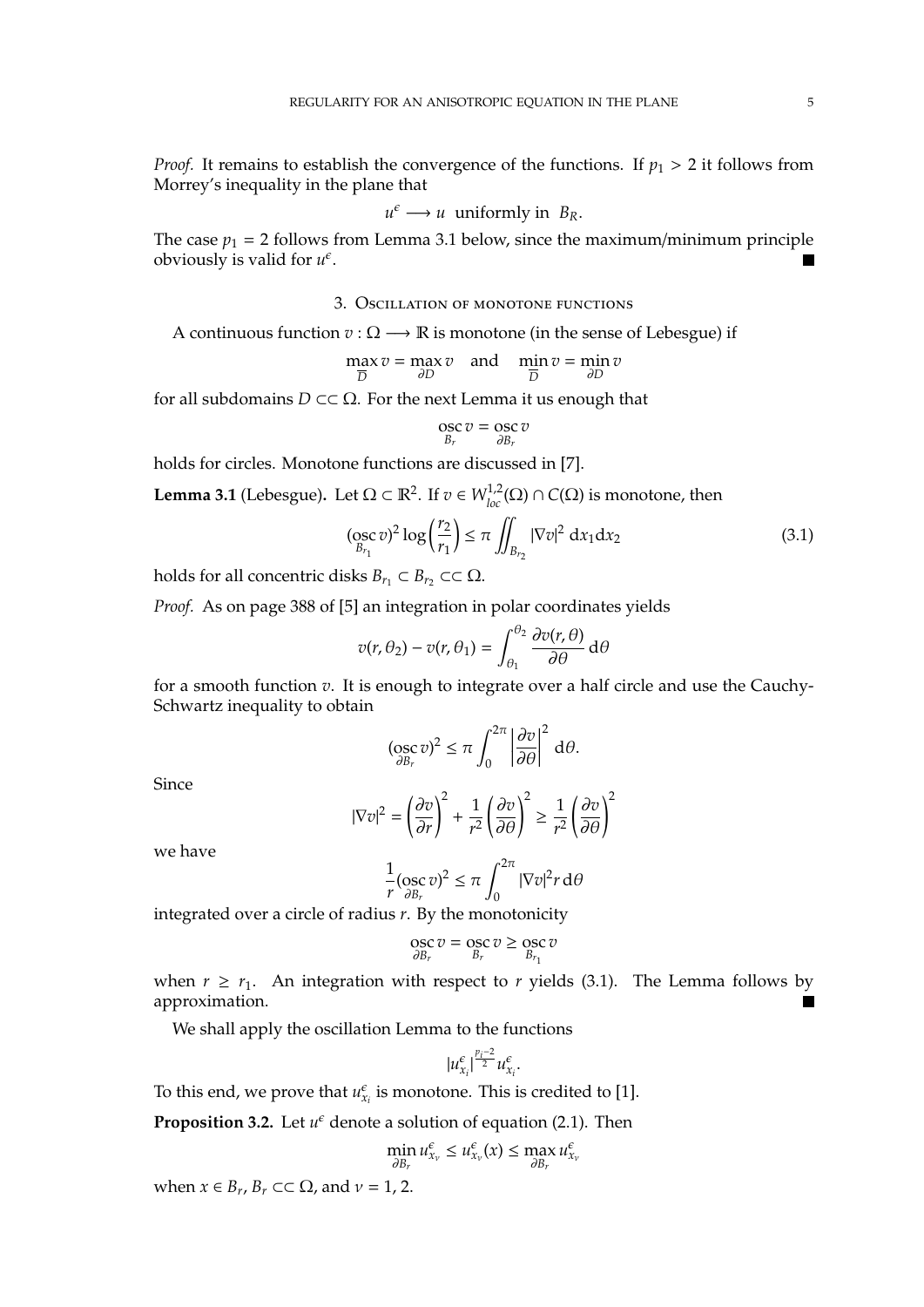*Proof.* Fix *v*. Assume first that  $u_{x_v}^{\epsilon} \le C$  on  $\partial B_r$ , where *C* is a constant. We claim that  $u_{x_v}^{\epsilon} \le C$ in *B<sup>r</sup>* .

Use the test function

$$
\phi^+(x) = (u_{x_v}^{\epsilon} - C)^+ = \max\{u_{x_v}^{\epsilon} - C, 0\}
$$

defined in  $\overline{B_r}$ . Note that  $\phi^+ = 0$  on  $\partial B_r$  and set  $\phi^+ = 0$  outside  $B_r$ . Then  $\phi^+$  is admissible in the differentiated equation (2.2). It follows that

$$
0 = \iint_{B_r} (p_i - 1)(|u_{x_i}^{\epsilon}|^{p_i - 2} + \epsilon) u_{x_i x_v}^{\epsilon} (u_{x_v}^{\epsilon} - C)_{x_i}^+ dx_1 dx_2
$$
  
\n
$$
\geq \epsilon \sum_i (p_i - 1) \iint_{B_r} |(u_{x_v}^{\epsilon} - C)_{x_i}^+|^2 dx_1 dx_2
$$

and hence

$$
(u^{\epsilon}_{x_{\nu}}-C)^{+}_{x_{i}}=0\text{ in }B_{r}
$$

for  $i = 1, 2$ . Thus  $(u_{x_v}^{\epsilon} - C)^+$  is constant in  $B_r$ . We conclude that  $u_{x_v}^{\epsilon} \le C$  in  $B_r$  as desired. A similar proof goes for the case  $u_{x_v}^{\epsilon} \ge C$ . Now use

$$
\phi^-(x)=(C-u_{x_v}^\epsilon)^+.
$$

**Corollary 3.3.** Let  $u^{\epsilon}$  denote a solution of equation (2.1). For  $i = 1, 2$  the function

$$
|u_{x_i}^{\epsilon}|^{\frac{p_i-2}{2}}u_{x_i}^{\epsilon}
$$

is monotone in Ω.

4. THE CASE 
$$
p_1 = p_2 \ge 2
$$

Let  $p_1 = p_2 = p \ge 2$  and let  $u \in W^{1,p}(\Omega)$  be a solution of (1.2). In order to prove Theorem 1.1 we denote by  $u^{\epsilon}$  the solution of the regularized equation (2.1) in  $B_{2R}$  ⊂  $\subset$   $\Omega$ with boundary values  $u^{\epsilon} = u$  on  $\partial B_{2R}$ . Let  $r \leq R$ . By Lebesgue's Lemma

$$
\underset{B_r}{\operatorname{osc}}^2 \left( |u_{x_i}^{\varepsilon}|^{\frac{p-2}{2}} u_{x_i}^{\varepsilon} \right) \log \left( \frac{R}{r} \right) \leq \pi \iint_{B_R} |\nabla (|u_{x_i}^{\varepsilon}|^{\frac{p-2}{2}} u_{x_i}^{\varepsilon})|^2 dx_1 dx_2.
$$

Observe that

$$
2^{2-p}(\operatorname*{osc}_{B_r} u^{\epsilon}_{x_i})^p \log\left(\frac{R}{r}\right) \le \operatorname*{osc}_{B_r}^2\left(|u^{\epsilon}_{x_i}|^{\frac{p-2}{2}} u^{\epsilon}_{x_i}\right) \log\left(\frac{R}{r}\right)
$$

by the elementary inequality (2.3). Choose the test function  $\xi$  in Corollary 2.4 so that  $0 \le \xi \le 1$ ,  $\xi = 1$  in  $B_R$ ,  $\xi = 0$  in  $\Omega \setminus B_{3R/2}$ , and  $|\nabla \xi| \le CR^{-1}$ . Thus we can majorize the right hand side:

$$
\iint_{B_R} |\nabla (|u_{x_i}^{\varepsilon}|^{\frac{p-2}{2}} u_{x_i}^{\varepsilon})|^2 dx_1 dx_2 \leq \frac{C_p'}{R^2} \left( \iint_{B_{2R}} |\nabla u^{\varepsilon}|^p dx_1 dx_2 + \varepsilon \iint_{B_{2R}} |\nabla u^{\varepsilon}|^2 dx_1 dx_2 \right)
$$

which is uniformly bounded in  $\epsilon$  (0 <  $\epsilon$  < 1). To see this, it is enough to test equation (2.1) with  $\phi = u^{\epsilon} - u$  and use Young's inequality to get

$$
\sum_i \iint_{B_{2R}} |u_{x_i}^{\epsilon}|^p \le C(p) \iint_{B_{2R}} |\nabla u|^p dx_1 dx_2 + \epsilon(p-1) \iint_{B_{2R}} |\nabla u|^2 dx_1 dx_2.
$$

Since, by Lemma 2.5,  $u_{x_i}^{\epsilon} \longrightarrow u_{x_i}$  a.e. in  $B_{2R}$  as  $\epsilon \rightarrow 0$  (at least for a subsequence), we finally obtain

$$
(\operatorname*{osc}_{B_r} u_{x_i})^p \log \left(\frac{R}{r}\right) \leq \frac{C_p}{R^2} \iint_{B_{2R}} |\nabla u|^p \, dx_1 dx_2.
$$

This concludes the proof of Theorem 1.1.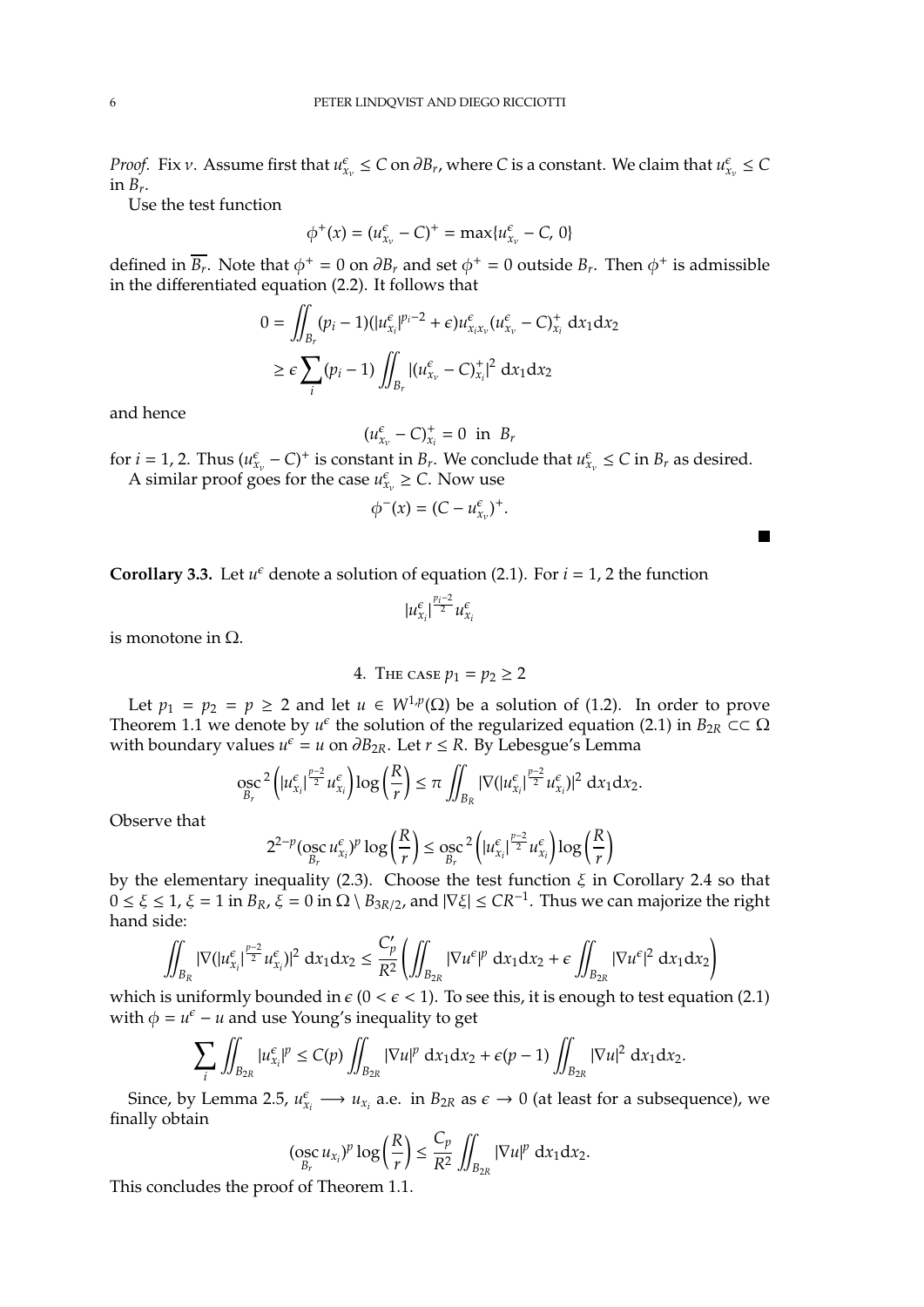**Remark 4.1.** For  $B_{4R} \subset\subset \Omega$  let  $\xi \in C_0^{\infty}$  $\int_0^\infty (B_{4R})$ ,  $0 \le \xi \le 1$ ,  $\xi = 1$  in  $B_{2R}$ , and  $|\nabla \xi| \le CR^{-1}$ . Testing equation (1.2) with  $\phi = u\xi^{p_2}$  and using Young's inequality we obtain

$$
\sum_{i} \iint_{B_{4R}} \xi^{p_2} |u_{x_i}|^{p_i} dx_1 dx_2 \leq C(p_1, p_2) \sum_{i} \iint_{B_{4R}} \xi^{p_2-p_i} |\nabla \xi|^{p_i} |u|^{p_i} dx_1 dx_2.
$$

Hence we can write the estimate of Theorem 1.1 in the form

$$
(\underset{B_r}{\operatorname{osc}} u_{x_i})^p \leq \frac{D_p}{R^{2+p} \log\left(\frac{R}{r}\right)} \iint_{B_{4R}} |u|^p \, \mathrm{d}x_1 \mathrm{d}x_2
$$

for  $r < R$ .

5. THE CASE 
$$
2 \leq p_1 < p_2 < p_1 + 2
$$

We shall adapt the proof in [4] to obtain the following summability result for the derivative of the solution  $u^{\epsilon}$  of the regularized equation (2.1). <sup>1</sup> We omit the details and refer to [4] for missing parts.

**Proposition 5.1.** Let  $B_R \subset\subset \Omega$  and let  $u^{\epsilon}$  be a solution of equation (2.1) in  $B_R$ . Then there exists an exponent  $\beta = \beta(p_1, p_2)$  and a constant  $C = C(p_1, p_2, r, R)$  such that

$$
\iint_{B_r} |u_{x_1}^{\epsilon}|^{p_2} dx_1 dx_2 \le C \left( \iint_{B_R} (1 + |u_{x_1}^{\epsilon}|^{p_1} + |u_{x_2}^{\epsilon}|^{p_2}) dx_1 dx_2 \right)^{\beta} \tag{5.1}
$$

for all  $r < R$ .

The proof is based on a double regularization. The Euler-Lagrange equation of the variational integral

$$
I_{B_R}^{\epsilon,\sigma}(v) = \sum_{i} \iint_{B_R} \left( \frac{|v_{x_i}|^{p_i}}{p_i} + \epsilon (p_i - 1) \frac{|v_{x_i}|^2}{2} \right) dx_1 dx_2 + \sigma \iint_{B_R} \frac{|v_{x_1}|^{p_2}}{p_2} dx_1 dx_2
$$

$$
\iint_{B_R} \sum_{i} (|u_{x_i}|^{p_i - 2} + \epsilon (p_i - 1)) u_{x_i} \phi_{x_i} + \sigma |u_{x_1}|^{p_2 - 2} u_{x_1} \phi_{x_1} dx_1 dx_2 = 0,
$$
(5.2)

is

for all 
$$
\phi \in C_0^{\infty}(B_R)
$$
. Let  $u^{\epsilon,\sigma}$  denote the solution of (5.2) with boundary values  $u^{\epsilon,\sigma} = u^{\epsilon}$  on  $\partial B_R$ . A similar reasoning as in [4], pages 421-427, leads for any  $\delta$ ,  $p_1 \le \delta < p_2$ , to the estimate

$$
\left(\iint_{B_{\alpha^2 R}} |u^{\epsilon,\sigma}_{x_1}|^{\frac{p_1}{1-b}} \,\mathrm{d}x_1\mathrm{d}x_2\right)^{\frac{1-b}{2}} \leq C(p_1,p_2,\delta,R,\alpha)\left(\left(\iint_{B_{\alpha R}} |u^{\epsilon,\sigma}_{x_1}|^{p_1} \,\mathrm{d}x_1\mathrm{d}x_2\right)^{\frac{1}{2}} + \left(\iint_{B_{\alpha R}} |\nabla u^{\epsilon,\sigma}|^{\delta} \,\mathrm{d}x_1\mathrm{d}x_2\right)^{\frac{1}{2}}\right)
$$

where  $0 < \alpha < 1$ . This is valid for every *b* in the range

$$
0 < b < 2 - \frac{p_2}{\delta}.
$$

The idea is to iterate this estimate over concentric disks of radii  $\alpha R$ ,  $\alpha^2 R$ ,  $\alpha^3 R$ , ...( a finite number will do) starting with  $\delta_0 = p_1$  and increasing the exponent at each step. If, for instance,

$$
2\kappa = \frac{2p_1 - p_2}{p_2 - p_1}p_1
$$

we can always find an admissible *b* such that

$$
\frac{p_1}{1-b} = \delta + \kappa.
$$

<sup>&</sup>lt;sup>1</sup>The assumption  $|z|^{p_1} \le f(z)$  on page 417, eqn. (2.2) of [4] is not valid here, but we have  $|z_1|^{p_1} + |z_2|^{p_2} \le f(z)$ instead.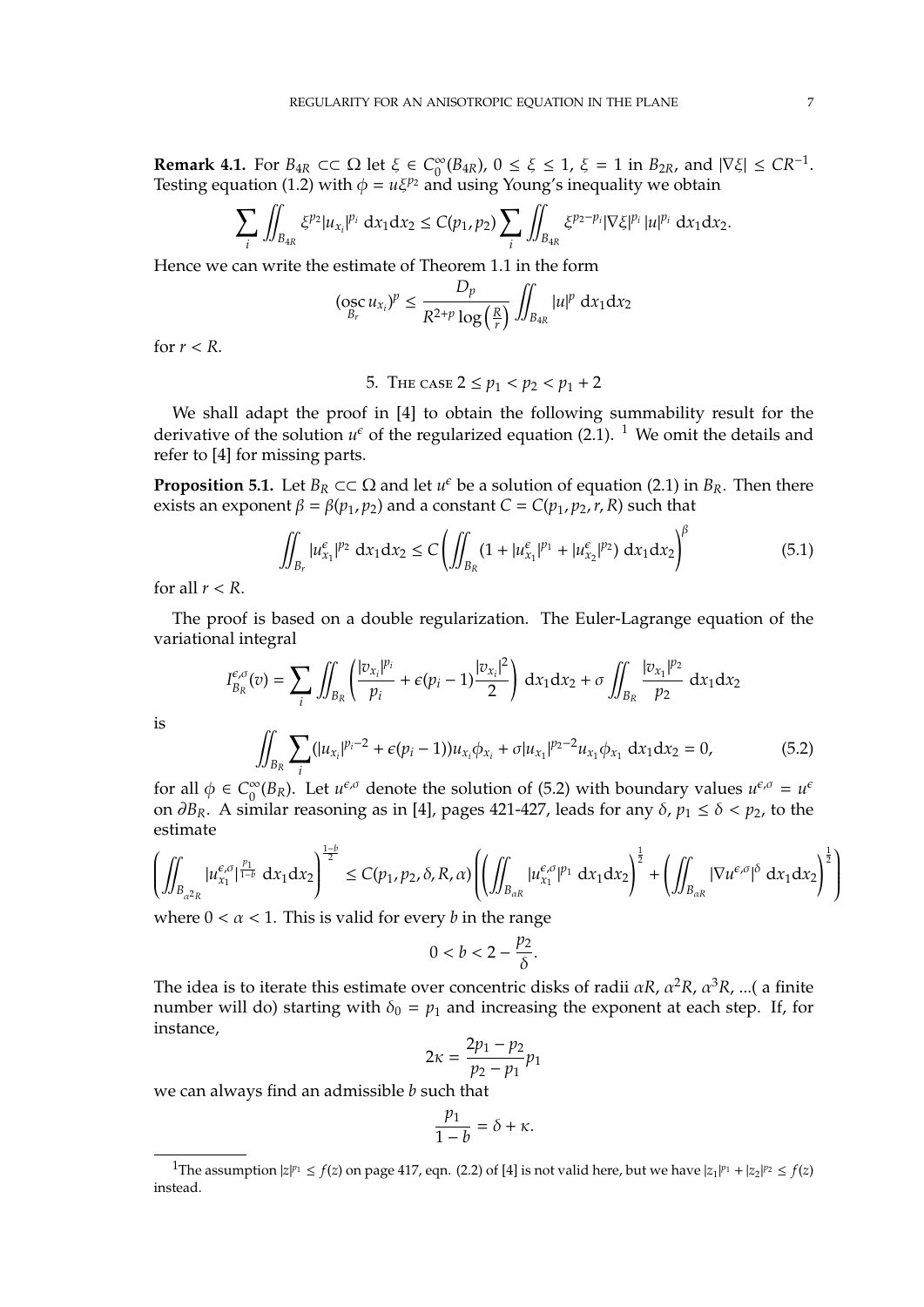Hence the powers in the iteration become  $p_1$ ,  $p_1 + \kappa$ ,  $(p_1 + \kappa) + \kappa = p_1 + 2\kappa$ , ...,  $p_1 + m\kappa$ . This yields the Lemma, but for  $u^{\epsilon,\sigma}$  insted of  $u^{\epsilon}$ . The limit procedure  $\sigma \to 0$  leads to the desired result, when one uses the minimization property

$$
I_{B_R}^{\epsilon,\sigma}(u^{\epsilon,\sigma}) \leq I_{B_R}^{\epsilon}(u^{\epsilon}) + \frac{\sigma}{2} \iint_{B_R} |u_{x_1}^{\epsilon}|^{p_2} dx_1 dx_2,
$$

provided that we already know

$$
\iint_{B_R} |u_{x_1}^{\epsilon}|^{p_2} dx_1 dx_2 < \infty. \tag{5.3}
$$

To get rid of this restriction, we use a convenient convolution with some mollifier  $\rho$ :

$$
u^* = u * \rho
$$

approximating the solution *u* of the original equation (1.2). Let  $u^{\epsilon,*}$  be the solution of the regularized equation (2.1) in  $B_R$ , with boundary values  $u^{\epsilon,*} = u^*$  on  $\partial B_R$ . Let  $u^{\epsilon,\sigma,*}$  be a solution of (5.2) with the same boundary values. Then the difficult term (5.3) can be dismissed, since now

$$
I_{B_R}^{\epsilon, \sigma}(u^{\epsilon, \sigma, *}) \leq I_{B_R}^{\epsilon}(u^*) + \frac{\sigma}{2} \iint_{B_R} |u_{x_1}^*|^{p_2} dx_1 dx_2
$$
  

$$
\leq I_{B_{R^*}}^{\epsilon}(u) + \frac{\sigma}{2} \iint_{B_{R^*}} |u_{x_1}|^{p_2} dx_1 dx_2
$$

where  $R^* > R$ , and  $R^* - R$  can be made as small as we please (depending on  $\rho$  in the convolution). We used the fact that the convolution is a contraction. We now have a bound free of  $\sigma$  and can take the limit as  $\sigma \rightarrow 0$ . The result is

$$
\iint_{B_R} |u_{x_1}^{\epsilon,*}|^{p_2} dx_1 dx_2 \leq C \left( \iint_{B_{R^*}} (1+|u_{x_1}|^{p_1}+|u_{x_2}|^{p_2}) dx_1 dx_2 \right)^{\beta}.
$$

As  $u^* = u * \rho \to u$ , we conclude from

$$
I_{B_R}(u^{\varepsilon,*}) \leq I_{B_R}^{\varepsilon}(u^{\varepsilon,*}) \leq I_{B_R}^{\varepsilon}(u^*) \to I_{B_R}^{\varepsilon}(u)
$$

that the weak limit in  $L^2(B_R)$  of  $\nabla u^{\epsilon,*}$  must be  $\nabla u^{\epsilon}$ , since the minimizer of this strictly convex variational integral is unique. By weak lower semicontinuity

$$
\iint_{B_r} |u_{x_1}^{\epsilon}|^{p_2} dx_1 dx_2 \leq C \bigg( \iint_{B_R} (1 + |u_{x_1}|^{p_1} + |u_{x_2}|^{p_2}) dx_1 dx_2 \bigg)^{\beta}
$$

since  $R^* \to R$ . This version of inequality (5.1) is enough for us.

6. Proof of Theorem 1.2

*Proof of Theorem 1.2.* This is almost the same as the proof of Theorem 1.1. For the regularized equation (2.1) one first obtains as before, though with a few obvious changes,

$$
R^2(\underset{B_r}{\mathrm{osc}} u_{x_i}^{\varepsilon})^{p_i} \log \left(\frac{R}{r}\right) \le A \iint_{B_{2R}} (|\nabla u^{\varepsilon}|^{p_1} + |\nabla u^{\varepsilon}|^{p_2}) \, \mathrm{d}x_1 \mathrm{d}x_2
$$

when  $r \leq R$ ,  $B_{2R} \subset\subset \Omega$  and for a constant  $A = A(p_1, p_2)$ .

In the case  $p_2 < p_1 + 2$  we proceed as follows. If  $B_{4R} \subset\subset \Omega$ , using Proposition 5.1, we can bound the right hand side by

$$
C(p_1,p_2,R)\left(\iint_{B_{4R}} \left(1+|u_{x_1}|^{p_1}+|u_{x_2}|^{p_2}\right) \, \mathrm{d}x_1 \mathrm{d}x_2\right)^{\beta(p_1,p_2)}
$$

 $\blacksquare$ 

which is a finite quantity independent of  $\epsilon$ . The desired result follows as  $\epsilon \to 0$ .

The general case can be extracted from Theorem 1.4 in [3].